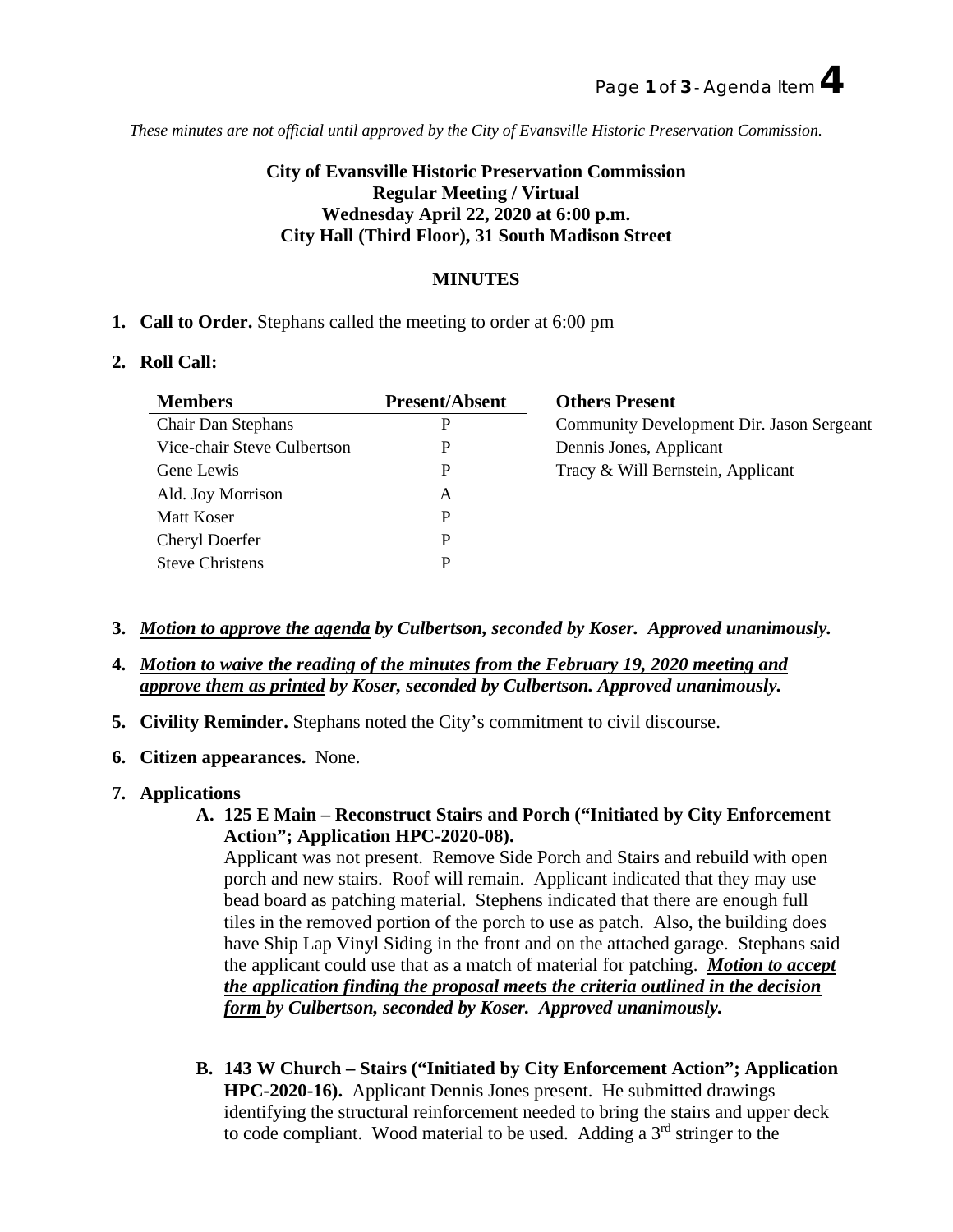*These minutes are not official until approved by the City of Evansville Historic Preservation Commission.*

stairwell, handrails and spindles, upper deck structural support, and cross member support of the 3 posts supporting the upper deck. *Motion to accept the application finding the proposal meets the criteria outlined in the decision form by Doerfer, seconded by Christens. Approved unanimously.*

## **8. New Business: Discussion Items:**

- **A. 116 Second – New Shed and Garage (Applicant HPC-2020-16).** Applicant not present. Commission reviewed he hand drawn site plan. Fire destroyed the shed and garage. Applicant is wanting to place a premanufactured shed on the existing old shed foundation as a temporary storage solution for bikes, mowers, etc. until approval of a new garage/shed can be done later in the year after insurance settlement has been finalized. *Motion to accept the premanufactured storage shed pictured to be temporarily placed on the existing foundation of old shed with a timeline of one year, May 1, 2021 by Christens, seconded by Culbertson. Approved unanimously.*
- **B. 101 E Main – New Windows (Application HPC-2020-17**). Property known as the "Baker Block Apartments".Applicant not present. All windows need replacing. Windows are not original to the building. The windows are wood replacement windows from the 80's. Vinyl double hung to be used. Sergeant commented "the Commission has approved this type of window before." All window replacements will be fitted to the openings. Discussion as to the color of the windows and building resulted in no feedback necessary. *Motion to accept the application finding the proposal meets the criteria outlined in the decision form by Koser, seconded by Culbertson. Approved unanimously.*
- **C. 327 W Liberty – Replace and Remove Windows and Doors (Application HPC-2020- 20).** Applicants Tracy and Will Bernstein explained the extensive fire and water damage that was done to their home. In rebuilding the house, the applicants wish to remove some windows and east door, add windows, move a window from the east side of home to the west side of home, and replace front door. All windows will be replaced. Siding is not part of the application. Per the application as shown: *Motion to accept the application finding the proposal meets the criteria outlined in the decision form by Culbertson, seconded by Koser. Approved unanimously.*
- **D. 129 W Church – Rebuild Garage (Application HPC-2020-21.** Applicant not present. The garage was a burn down. Applicant wishes to rebuild a new garage. Application as shown presents a 3/12 roof, vinyl siding, and 3 small windows. Commission discussed the pitch of the roof, type of siding, and size of windows. *Motion to direct staff, Jason, to send back comments to the applicant of a 4/12 pitch roof and the 3 garage windows to be double hung in proportion to the house. This application to be tabled until applicant can come forward with revised plan by Stephans, seconded by Koser. Approved unanimously.*